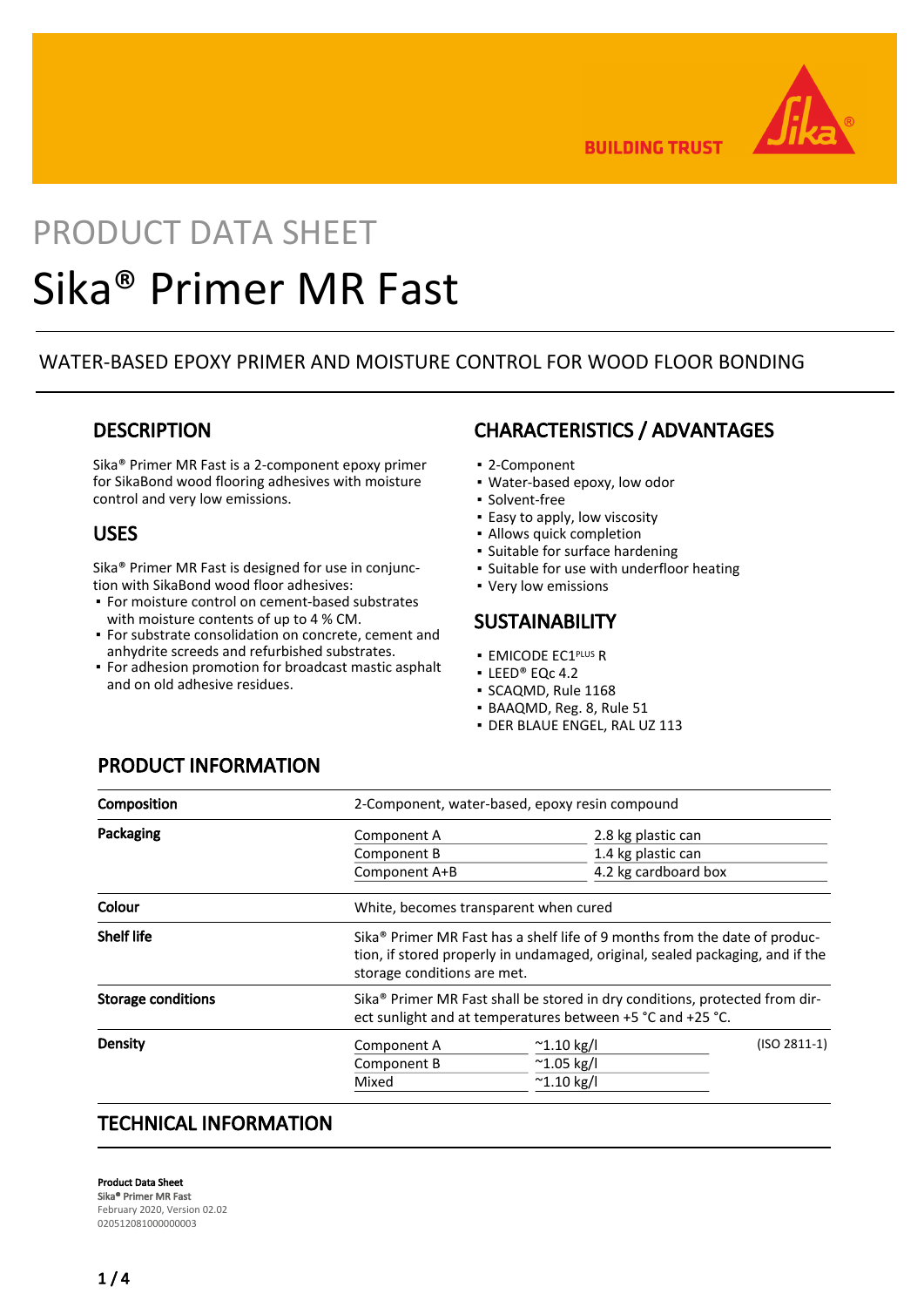Temperature Resistance Sika® Primer MR Fast can be permanently exposed to dry heat ≤+50 °C. Note: In order to avoid damage to the installed wood floor elements, surface temperature must not exceed +25 °C.

| <b>Service Temperature</b>        | $-40$ °C min. / +70 °C max.                                                                                                                                                                                                                                                                                                                                                                                                                                                                                                                                       |                                                                                                                                      |  |
|-----------------------------------|-------------------------------------------------------------------------------------------------------------------------------------------------------------------------------------------------------------------------------------------------------------------------------------------------------------------------------------------------------------------------------------------------------------------------------------------------------------------------------------------------------------------------------------------------------------------|--------------------------------------------------------------------------------------------------------------------------------------|--|
| <b>APPLICATION INFORMATION</b>    |                                                                                                                                                                                                                                                                                                                                                                                                                                                                                                                                                                   |                                                                                                                                      |  |
| <b>Mixing Ratio</b>               | Component A : Component B = 2:1 (by weight)                                                                                                                                                                                                                                                                                                                                                                                                                                                                                                                       |                                                                                                                                      |  |
| Consumption                       | Concrete and/or cement screeds<br>and anhydrite screeds, including<br>flowable anhydrite screeds                                                                                                                                                                                                                                                                                                                                                                                                                                                                  | 150-250 g/m <sup>2</sup> , depending on the ab-<br>sorbency of the substrate.                                                        |  |
|                                   | Broadcast mastic asphalt                                                                                                                                                                                                                                                                                                                                                                                                                                                                                                                                          | 100-200 g/m <sup>2</sup>                                                                                                             |  |
| <b>Ambient Air Temperature</b>    | +15 °C min. / +30 °C max., min. 3 °C above dew point temperature                                                                                                                                                                                                                                                                                                                                                                                                                                                                                                  |                                                                                                                                      |  |
| <b>Relative Air Humidity</b>      | < 75%                                                                                                                                                                                                                                                                                                                                                                                                                                                                                                                                                             |                                                                                                                                      |  |
| <b>Substrate Temperature</b>      | During laying and until Sika® Primer MR Fast has fully cured, the substrate<br>and ambient temperatures shall be between +15 °C and +30 °C without<br>underfloor heating and between +20 °C and +30 °C with underfloor heat-<br>ing.                                                                                                                                                                                                                                                                                                                              |                                                                                                                                      |  |
| <b>Substrate Moisture Content</b> | Permissible substrate moisture content without underfloor heating<br>For cement screeds                                                                                                                                                                                                                                                                                                                                                                                                                                                                           | <4 % CM (ca. ~6% Tramex / Gravi-                                                                                                     |  |
|                                   | For anhydrite screeds<br>For magnetite flooring                                                                                                                                                                                                                                                                                                                                                                                                                                                                                                                   | metric weight percent)<br><0.5 % CM<br>3-12 % CM (depending on the or-<br>ganic content)                                             |  |
|                                   | For cement screeds                                                                                                                                                                                                                                                                                                                                                                                                                                                                                                                                                | Permissible substrate moisture content for use with underfloor heating<br><4 % CM (ca. ~6% Tramex / Gravi-<br>metric weight percent) |  |
|                                   | For anhydrite screeds                                                                                                                                                                                                                                                                                                                                                                                                                                                                                                                                             | < 0.3 %                                                                                                                              |  |
|                                   | For magnetite flooring                                                                                                                                                                                                                                                                                                                                                                                                                                                                                                                                            | 3-12 % CM (depending on the or-<br>ganic content)                                                                                    |  |
|                                   | To check the moisture content, use the "Rubber Mat Test", according to<br>ASTM. A polyethylene sheet of > 1x1 m in dimension shall be taped to the<br>concrete surface. Leave the polyethylene sheet in place for > 24 hours pri-<br>or to testing. This test allows for the detection of any condensed vapour<br>transmissions.<br>Note: CM: carbid method, to determine the moisture content of the sub-<br>strate. For all moisture contents, the quality of the substrates and sur-<br>faces, always follow the guidelines of the wood flooring manufacturer. |                                                                                                                                      |  |
| <b>Pot Life</b>                   | Ambient air temperature                                                                                                                                                                                                                                                                                                                                                                                                                                                                                                                                           | Pot life                                                                                                                             |  |
|                                   | $+15$ °C                                                                                                                                                                                                                                                                                                                                                                                                                                                                                                                                                          | ~3 h                                                                                                                                 |  |
|                                   | $+23 °C$                                                                                                                                                                                                                                                                                                                                                                                                                                                                                                                                                          | $^{\sim}$ 2 h                                                                                                                        |  |
|                                   | +30 °C                                                                                                                                                                                                                                                                                                                                                                                                                                                                                                                                                            | $^{\sim}$ 1 $h$                                                                                                                      |  |
|                                   | Note: Mixed Sika® Primer MR Fast stays liquid even when pot life is over.<br>Do not use mixed material after pot life.                                                                                                                                                                                                                                                                                                                                                                                                                                            |                                                                                                                                      |  |
| <b>Curing Time</b>                | <b>Conditions</b>                                                                                                                                                                                                                                                                                                                                                                                                                                                                                                                                                 | <b>Curing time</b>                                                                                                                   |  |
|                                   | +15 °C / 35 % r.h.                                                                                                                                                                                                                                                                                                                                                                                                                                                                                                                                                | $^{\sim}$ 5 h                                                                                                                        |  |
|                                   | +23 °C / 50 % r.h.                                                                                                                                                                                                                                                                                                                                                                                                                                                                                                                                                | $~^{\sim}$ 4 h                                                                                                                       |  |
|                                   | +30 °C / 75 % r.h.                                                                                                                                                                                                                                                                                                                                                                                                                                                                                                                                                | $~^{\sim}3~$ h                                                                                                                       |  |
|                                   | Note: Curing speed is dependent on temperature, relative humidity and<br>absorption of substrates. High temperature and low r.h. decrease curing<br>time. Cured material becomes transparent.                                                                                                                                                                                                                                                                                                                                                                     |                                                                                                                                      |  |

Product Data Sheet Sika® Primer MR Fast February 2020, Version 02.02 020512081000000003



**BUILDING TRUST**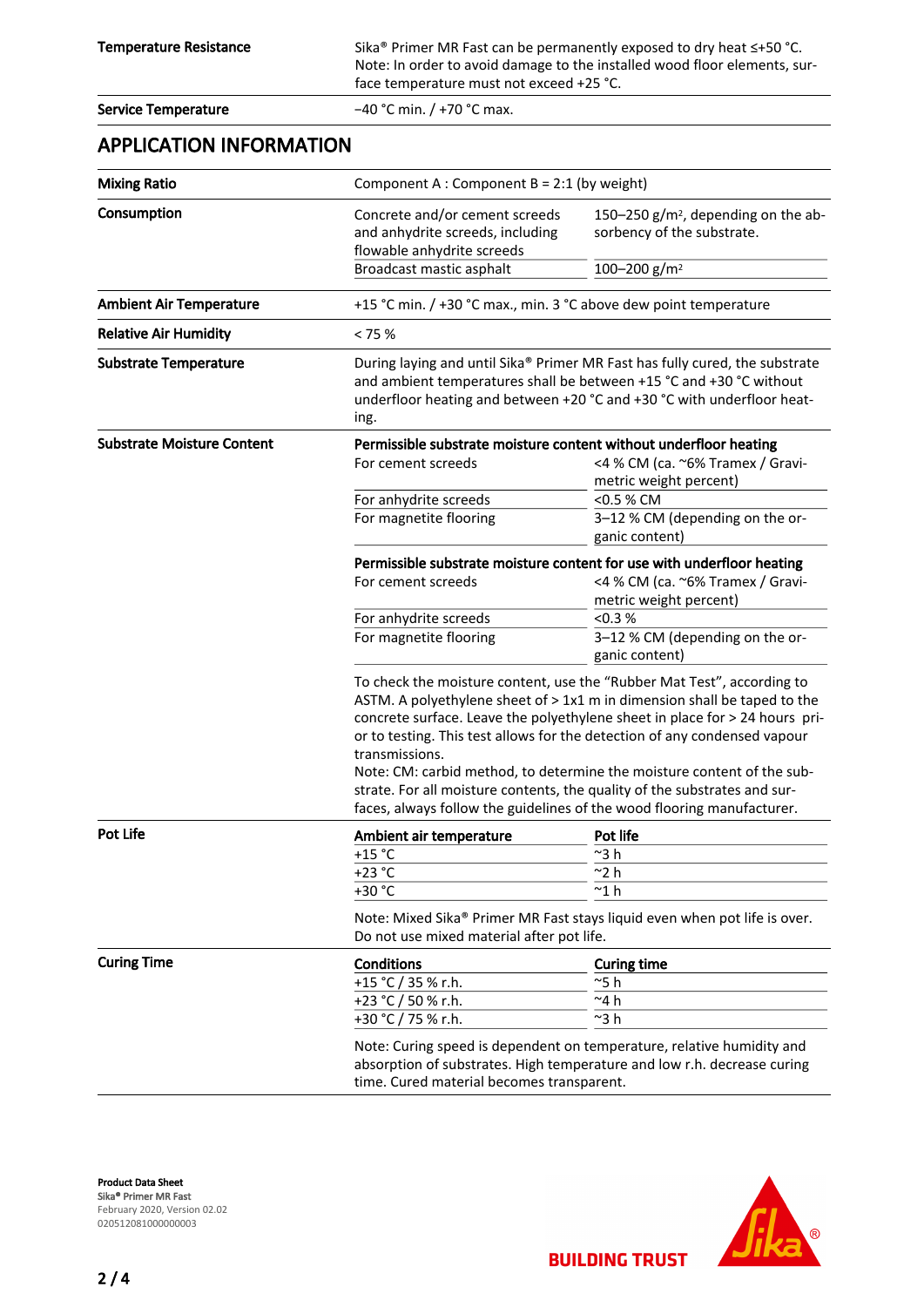# APPLICATION INSTRUCTIONS

For the application of Sika® Primer MR Fast all generally accepted rules for wood flooring installation apply.

#### SUBSTRATE PREPARATION

- The substrate must be clean, dry, sound and homo-▪ geneous, free from oils, grease, dust and loose or friable particles. Paint, cement laitance and other poorly adhering contaminants must be removed.
- At least 50% of the surface area must be cleared of residual adhesive (i.e. by grinding).
- Preliminary bond strength testing is recommended.
- Compressive strength:  $> 8$  N/mm<sup>2</sup>
- $\blacksquare$  Tensile Bond strength: > 0.8 N/mm<sup>2</sup>
- **Concrete and/or cement screeds must be ground** and cleaned with an industrial vacuum.
- **-** Anhydrite screeds, including flowable anhydrite screeds must be ground and thoroughly cleaned with an industrial vacuum shortly before coating.
- **Broadcast mastic asphalt must be broadcasted to ex**cess and cleaned with an industrial vacuum.
- On fiber reinforced concrete any exposed fibers must be burnt off the surface.
- The guidelines of the screed floor manufacturer ap-▪ ply.
- **For project specific advice, please contact our Tech**nical Service Department.

#### MIXING

Open the cardboard box and both cans inside of it. Plug the component B bottle upright on the component A can and wait until the component B bottle is empty, then close the cap of the component A can. After combining component A and component B in the correct ratio, shake the can thoroughly. A minimum shaking time of 1 minute is required. Re-shake is required if the mixture appearance is still inhomogeneous.

#### APPLICATION METHOD / TOOLS

Apply Sika® Primer MR Fast uniformly (in two directions 90°) to the substrate using a nylon roller, ensuring that a continuous coat is achieved over the entire surface (produces a water surface like finish).

| <b>Application</b>            | Coatings | <b>Results in</b> |
|-------------------------------|----------|-------------------|
| Moisture barrier Minimum 1 x  |          | Water surface     |
| only                          |          | like finish       |
| Substrate consol- Minimum 1 x |          | Good penetra-     |
| idation only                  |          | tion              |
| Adhesion promo- Minimum 1 x   |          | Water surface     |
| tion only                     |          | like finish       |
| Moisture barrier Minimum 2 x  |          | Water surface     |
| + substrate con-              |          | like finish       |
| solidation                    |          |                   |
| Moisture barrier Minimum 2 x  |          | Water surface     |
| + adhesion pro-               |          | like finish       |
| motion                        |          |                   |

A waiting time of > 3 hours and < 24 hours must be observed between coats of Sika® Primer MR Fast.

#### CLEANING OF EQUIPMENT

Clean all tools and application equipment immediately after use with water. Once cured, residual material can only be removed mechanically.

## FURTHER INFORMATION

- Safety Data Sheet
- Pre-treatment Chart Sealing and Bonding

# IMPORTANT CONSIDERATIONS

- **.** If Sika® Primer MR Fast is left out for more than 24 hours, the surface must be thoroughly cleaned with a moist cleaning rag and checked for any defects before proceeding with over-coating.
- Do not apply Sika® Primer MR Fast on substrates under significant vapor pressure.
- Freshly applied Sika® Primer MR Fast should be protected from dampness, condensation and water for >24 hours.
- Do not dilute Sika® Primer MR Fast.
- Protect Sika® Primer MR Fast from freezing. Do not use Sika® Primer MR Fast if it has been frozen.
- Avoid puddles on the surface of Sika® Primer MR Fast.
- Wood floor installation in areas without a damp proof membrane can only be undertaken with Sikafloor® EpoCem® moisture regulator system and Sika® Primer MR Fast as a vapor barrier. For detailed instructions contact our Technical Service Department.
- When used in conjunction with SikaBond® Wood Floor Adhesives, Sika® Primer MR Fast must not be broadcast with sand. Sika® Primer MR Fast is recommended for use with all polyurethane and hybrid wood floor SikaBond® adhesives. ▪
- If Sika® Level-200 / -300 / -300 extra / -315F or -340 proceeds the layer of Sika® Primer MR Fast within the system build up, a second layer of Sika® Primer MR Fast must be fully broadcast with quartz sand (15−30 minutes after, at +20 °C). Begin broadcasting lightly and then to excess with quartz sand 0.4–0.7 mm.

# BASIS OF PRODUCT DATA

All technical data stated in this Product Data Sheet are based on laboratory tests. Actual measured data may vary due to circumstances beyond our control.

# LOCAL RESTRICTIONS

Please note that as a result of specific local regulations the declared data for this product may vary from country to country. Please consult the local Product Data Sheet for the exact product data.

Product Data Sheet Sika® Primer MR Fast February 2020, Version 02.02 020512081000000003



**BUILDING TRUST**